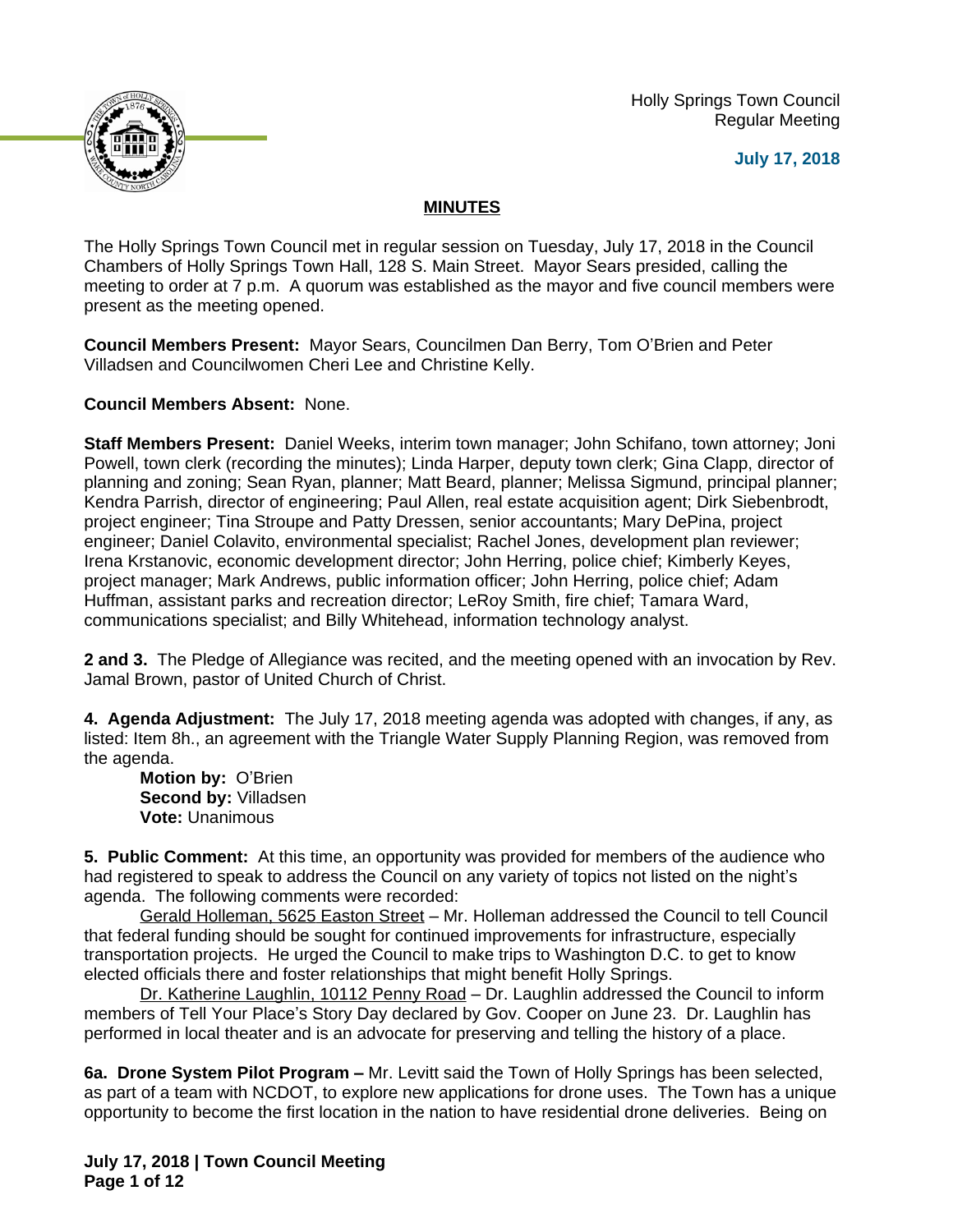the cutting edge of this exciting new technology will set the Town apart and gain us national attention that could have significant positive effects for the town, he said.

He explained that the Federal Aviation Administration (FAA) has jurisdiction over all airspace within the United States. Current FAA regulations restrict the use of drones in certain ways that limit the beneficial applications of these devices. Such applications like flying beyond visual line of sight (VLOS), flying at night, and flying over people are all current restrictions that limit the benefits of drones. As drone technology has evolved at extremely fast pace the safety concerns that brought on these restrictions are dissolving. Current technologies include air traffic management, obstacle avoidance, and engine redundancy to name a few.

Recently an executive order created the Unmanned Air Systems Implementation Pilot Program (UASIPP). The program was conceived as a way to safely integrate drones into the nation's air space. The Town joined forces with Flytrex, a package delivery company, and applied as a secondary applicant under NCDOT's primary application into the program. The FAA received over 150 primary applications from around the country.

NCDOT along with the Town of Holly Springs were selected as 1 of 10 winning programs.

The UASIPP is a 2.5-year-long program and will be monitored closely by the NCDOT Division of Aviation and the FAA. At the next Town Council Meeting, representatives from Flytrex will be presenting their proposal which starts with food delivery to Forrest Springs and is planned to grow into package delivery across most of the Town.

Mr. Levitt said the Town has been using drones for a few years now in accordance with FAA regulations. Current uses include engineering design, construction management, inspections, economic development, IT analysis, and more. The town also has a drone users group that has facilitated several employees getting FAA and state licensure. The group continues to provide guidance and a place to discuss uses and issues with this blossoming technology that is sure to be a part of the future of the town.

**Action:** None.

**7a. Public Hearing: 2018 Transportation Bond Order –** Ms. Powell said in keeping with the schedule for a Nov. 6, 2018 vote on a \$40 million bond referendum, a draft bond order was introduced by the town council on June 19. Final action on this bond order is to take place after this public hearing on July 17 that is to be continued to Aug. 7.

No action will follow the July 17 public hearing. The transportation bond committee had asked that the public hearing be continued to make sure all residents would have a chance to speak if they wished.

Following the hearing continuation on Aug. 7, Council will be asked to adopt the bond order, formally ordering a \$40 million bond to pay for improvements to the Town's transportation systems for cars, bikes and pedestrians.

In addition to the legal requirements, several community forums and outreach opportunities are being planned through the transportation bond committee.

With that explanation completed, Mayor Sears opened the public hearing. The following input was recorded:

Jenny Appleton, 4600 Sunset Lake Road – Ms. Appleton addressed the Council to ask questions about specific projects and their costs. Ms. Appleton addressed quite a few project specifics that will not be finalized until if and when bond funding is authorized. She asked that before the Town takes the question of funding to the voters, however, that plans be changed in regard to Holly Springs Road. She asked that the construction of 540 be completed and then a traffic analysis be done before improvements are designed and constructed.

There being no further input, the public hearing was continued.

**Action:** The Council approved a motion to continue the public hearing to resume Aug. 7. **Motion by:** Berry

**Second by:** Lee **Vote:** Unanimous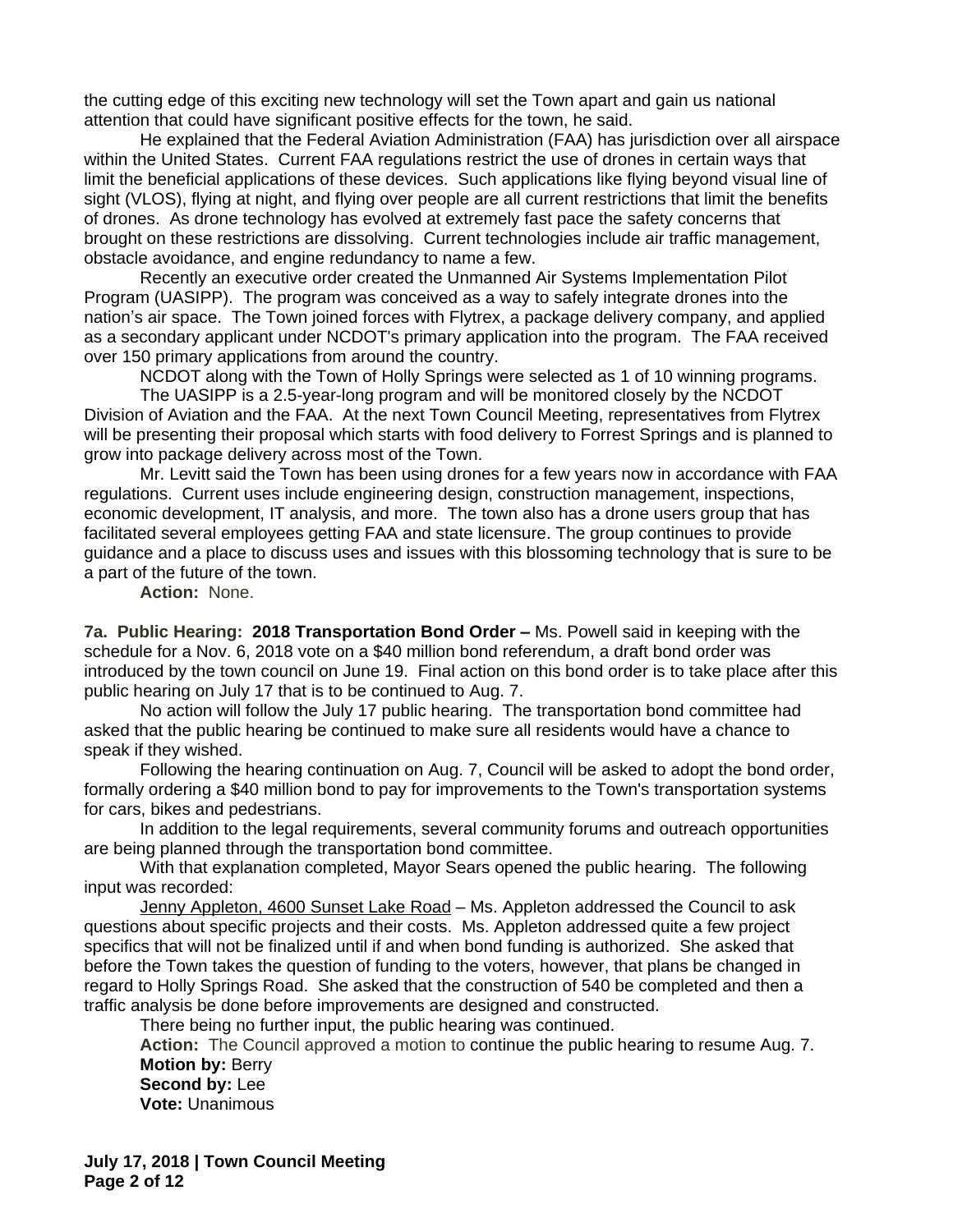**7b. Public Hearing: Rezoning Petition 18-REZ-05 -** Mr. Beard said this is a request for a zone map change for the properties located on the south side of Holly Springs New Hill Rd just west of the split in New Hill Rd, with the addresses of 1307 and 1309 New Hill Rd. The request includes two adjacent parcels, with a combined area of 2.93 acres.

He said the applicant is requesting to rezone the property from R-10: Residential to BT-CU: Business & Technology Conditional Use. The parcels are occupied by several single-family dwellings. The requested BT-CU: Business & Technology Conditional Use zoning is consistent with the comprehensive plan designation as part of the Holly Springs Business Park.

Zoning conditions are offered by the property owners to be placed on the property and are not required by the Town.

The petitioner had not performed their neighborhood meeting in time for the originally advertised Town Council public hearing; consequently, staff has recommended a motion to open and continue the public hearing to Aug. 7.

With that explanation completed, Mayor Sears opened the public hearing. The following input was recorded: None.

There being no input, the public hearing was continued.

**Action:** The Council approved a motion to continue the public hearing on proposed Zone Map Change Petition #18-REZ-05 to resume on Aug. 7.

**Motion by:** O'Brien **Second by:** Kelly **Vote:** Unanimous

**7c. Public Hearing: Special Exception Use 18-SEU-05 / Development Plan 18-DP-02 for 200 and 202 N. Main Street -** Mr. Beard said this request is proposing a new building addition and restaurant use in the historic Brown-Holloway House. The design of the addition was done in coordination with Capital Area Preservation to maintain the potential for designation of the property as a Local Historic Landmark.

Along with the special use permit and development plan, Mr. Beard said, the applicant is requesting several variances from development standards and waivers of the Unified Development Ordinance. The request package includes:

## Special Exception Use

**18-SEU-05:** Request to allow for a Special Exception Use as specified in Unified Development Ordinance Section 3.03 A. 2. a. TV: Town Village to allow for a new project in the TV: Town Village District at the property located at 200 & 202 N. Main Street, Wake County PINs 0649924764 and 0649924862.

#### Variances

- 1. **18-VARTC-04:** A request for a variance from Unified Development Ordinance Section 1.21 E., 1. Legally Established Nonconforming Buildings or Structures, to allow for an expansion of a nonconforming structure. The property is located at 200 & 202 N. Main Street, Wake County PINs 0649924764 and 0649924862.
- 2. **18-VARTC-05:** A request for a variance from Unified Development Ordinance Section 3.03 B., 8., a., (2) Outdoor Operations, to allow for an outdoor seating area in a side yard rather than in the business' tenant bay or storefront façade. The property is located at 200 & 202 N. Main Street, Wake County PINs 0649924764 and 0649924862.
- 3. **18-VARTC-06:** A request for a variance from Unified Development Ordinance Section 7.04 D., 2. Surface of Parking Areas, to allow for a permanent gravel parking area rather than hard surfaced pavement. The property is located at 200 & 202 N. Main Street, Wake County PINs 0649924764 and 0649924862.
- 4. **18-VARTC-07:** A request for a variance from Unified Development Ordinance Section 3.03 B., 4., a. Minimum Building Height, to reduce the minimum building height from 25' and two

**July 17, 2018 | Town Council Meeting Page 3 of 12**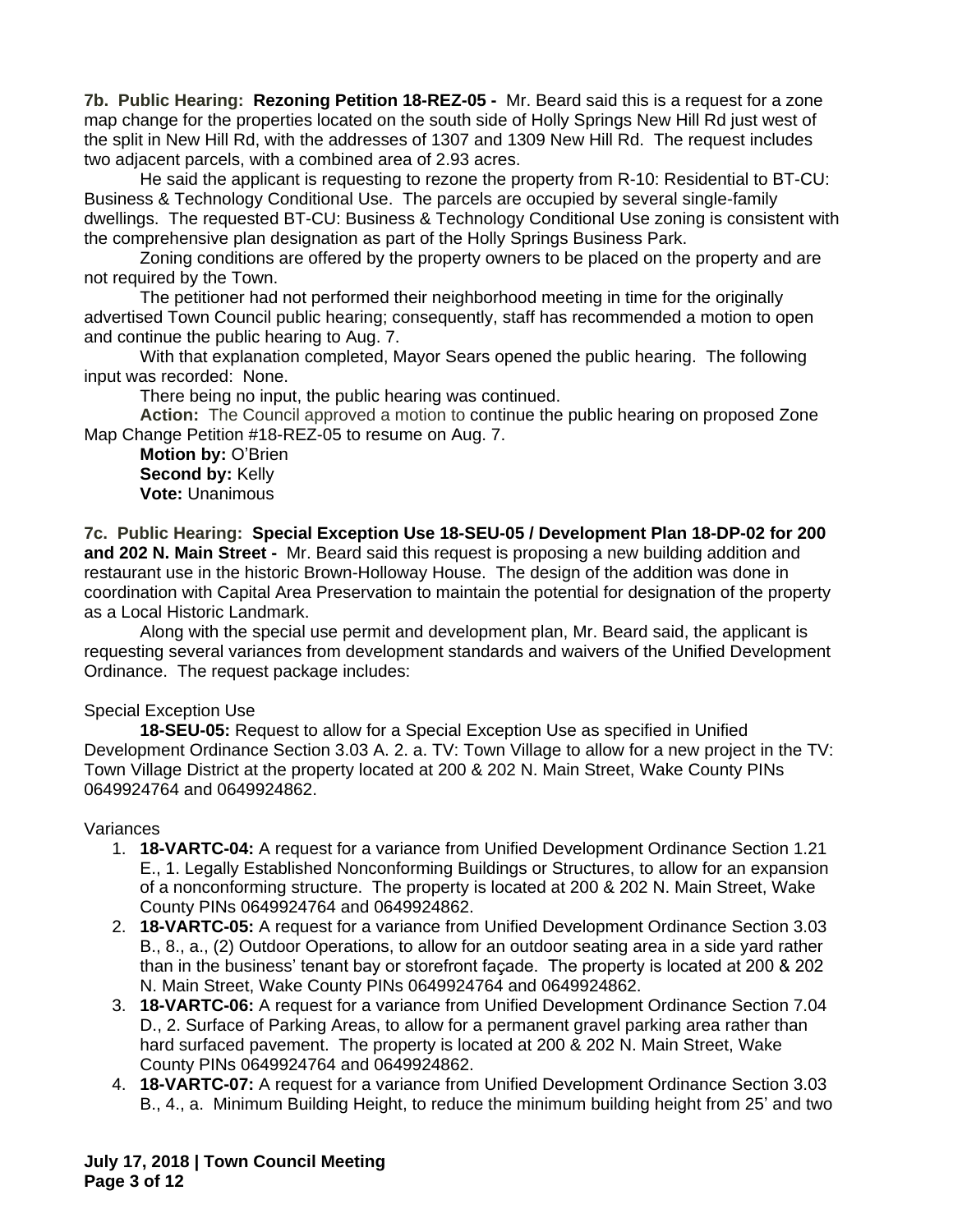stories to 9'5" and one story. The property is located at 200 & 202 N. Main Street, Wake County PINs 0649924764 and 0649924862.

5. **18-VARTC-08:** A request for a variance from Unified Development Ordinance Section 3.07 A., 3., c., Trash/Recycling Containers to allow board siding on trash enclosure rather than masonry. The property is located at 200 & 202 N. Main Street, Wake County PINs 0649924764 and 0649924862.

#### Waivers of UDO Regulations

- 1. **18-WAV-05:** Request to allow a Waiver of Regulations of UDO Section 3.03 C. 1. b. (1) Building Materials to allow lapped siding rather than brick or stone in association with Development Plan Petition #18-DP-02.
- 2. **18-WAV-06:** Request to allow a Waiver of Regulations of UDO Section 3.03 C. 1. b. (2). Building Massing and Façade Treatment to allow for a reduction in the minimum base percentage from 9 percent to 0 percent in association with Development Plan Petition #18- DP-02.
- 3. **18-WAV-07:** Request to allow a Waiver of Regulations of UDO Section 3.03 C. 1. b. (2) (c) (ii) Animating Features, to allow for a reduction in the percentage of façade as glass windows or doors from 40 percent to 0.1 percent and to waive the requirement for traditional storefront style in association with Development Plan Petition #18-DP-02.
- 4. **18-WAV-08:** Request to allow a Waiver of Regulations of UDO Section 3.03 C. 6. Fencing to allow white picket fencing in association with Development Plan Petition #18-DP-02.
- 5. **18-WAV-10:** Request to allow a Waiver of Regulations of UDO Section 7.08 B. 1. b. Underground Installation Required to waive the requirement to relocate existing overhead utility services underground in association with Development Plan Petition #18-DP-02.

### Development Plan

Development Plan 18-DP-02 for a restaurant site plan at 200 and 202 N. Main St. to include renovation of a historic home, an addition, and site development as submitted by Matthew Griffith.

Ms. Jones addressed the Council to explain why the applicant is requesting 18-WAV-10, a waiver of the requirement to relocate existing overhead utility services underground. She said Duke Progress Energy representatives said the length of line to be relocated is not long enough to move; that it would recommend that it not be moved until more of the same line is to be moved.

Ms. Jones suggested that the applicants provide payment of a fee in lieu of relocating the line. The fee would be put toward relocation of the ultimate length of line at a later date.

Matt and Christy Griffith, applicants, addressed the Council to describe their plans to renovate the oldest home in Holly Springs into a downtown village restaurant called Pimiento Tea Room. They are excited about their project.

Councilman Berry asked about a historical marker or focal point mentioned in the Comprehensive Plan for this property and noted that a historic plaque was mentioned in development plan notes but not on the development plant itself. He asked if should be.

Mr. Beard said a historic plaque is not a UDO requirement but something mentioned in the Comprehensive Plan as something the Town desires. He said staff has had ongoing discussions with the applicants about providing some sort of focal point, either as a mural, a historic marker or public art.

He added that the argument could be made that the house itself – the oldest in Holly Springs – is its own focal point.

Councilman Berry asked if there was any expectation that the applicant would provide 8-foot decorative sidewalks matching that in the downtown area.

Mr. Beard said that would not be required since the requirement for downtown sidewalk ends at the corner just south of the property.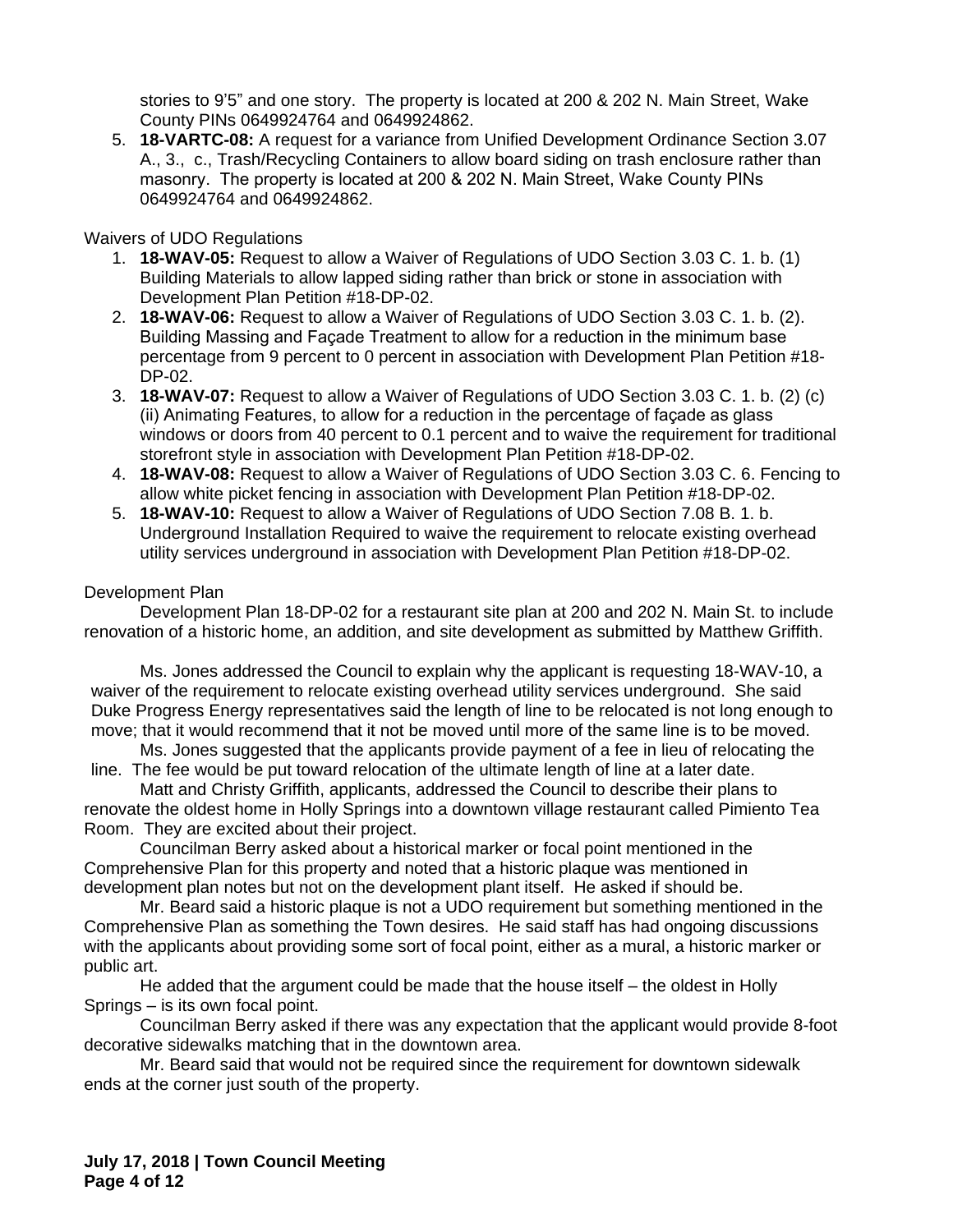As for the gravel parking lot, staff and Council noted several older properties in Town that were granted waivers for lot paving to maintain historical character of the properties. Examples include the Mims House and the Masonic Lodge.

With that explanation completed, Mayor Sears opened the public hearing. The following sworn testimony and evidence was submitted by those who had been administered the oath by the deputy town clerk: None.

There being no testimony, the public hearing was closed**.**

**Action #1:** The Council approved a motion to adopt Resolution #18-24 to make the necessary findings of fact for Special Exception Use Petition #18-SEU-05; Variance of Development Standards 18-VARTC-04, 18-VARTC-05, 18-VARTC-06, 18-VARTC-07 and 18- VARTC-08; Waiver For Architectural and Site Design Requirements 18-WAV-05, 18-WAV-06, 18- WAV-07, 18-WAV-08; and Waiver of Lot Design, Street Design, or Utility Design 18-WAV-10 as submitted by Matthew Griffith.

Special Exception Use Findings of Fact:

A special exception use may only be granted upon the presentation of sufficient evidence to enable a written determination that:

- a. The proposed use will not be injurious to the public health, safety, comfort, community moral standards, convenience or general welfare;
- b. The proposed use will not injure or adversely affect the adjacent area;
- c. The proposed use will be consistent with the character of the district, land uses authorized therein, and the Town of Holly Springs Comprehensive Plan;
- d. The proposed use shall conform to all development standards of the applicable district (unless a waiver of such development standards is requested as part of the special exception use petition and approved as set forth above, in which case the proposed use shall conform to the terms and conditions of such waiver).
- e. Access drives or driveways are or will be sufficient in size and properly located to: ensure automotive and pedestrian safety and convenience, traffic flow as set forth in Section 7.09 – Pedestrian Circulation and Vehicular Area Design; and, control and access in case of fire or other emergency;
- f. Off-street parking areas, off-street loading areas, trash enclosures, trash pick-up and removal, and other service areas are located so as to be safe, convenient, allow for access in case of emergency, and to minimize economic, glare, odor, and other impacts on adjoining properties and properties in the general neighborhood;
- g. The lot, building or structure proposed for the use has adequate restroom facilities, cooking facilities, safety equipment (smoke alarms, floatation devices, etc.), or any other service or equipment necessary to provide for the needs of those persons whom may work at, visit or own property nearby to the proposed use;
- h. Utilities, schools, fire, police and other necessary public and private facilities and services will be adequate to handle the needs of the proposed use;
- i. The location and arrangement of the use on the site, screening, buffering, landscaping, and pedestrian ways harmonize with adjoining properties and the general area and minimize adverse impacts; and,
- j. The type, size, and intensity of the proposed use (including but not limited to such considerations as the hours of operation and numbers of people who are likely to utilize or be attracted to the use) will not have significant adverse impacts on adjoining properties or the neighborhood.

**Motion by:** Villadsen **Second by:** Kelly **Vote:** Unanimous

*A copy of Resolution 18-24 and Special Exception Use Petition #18-SEU-05 are attached to these minutes.*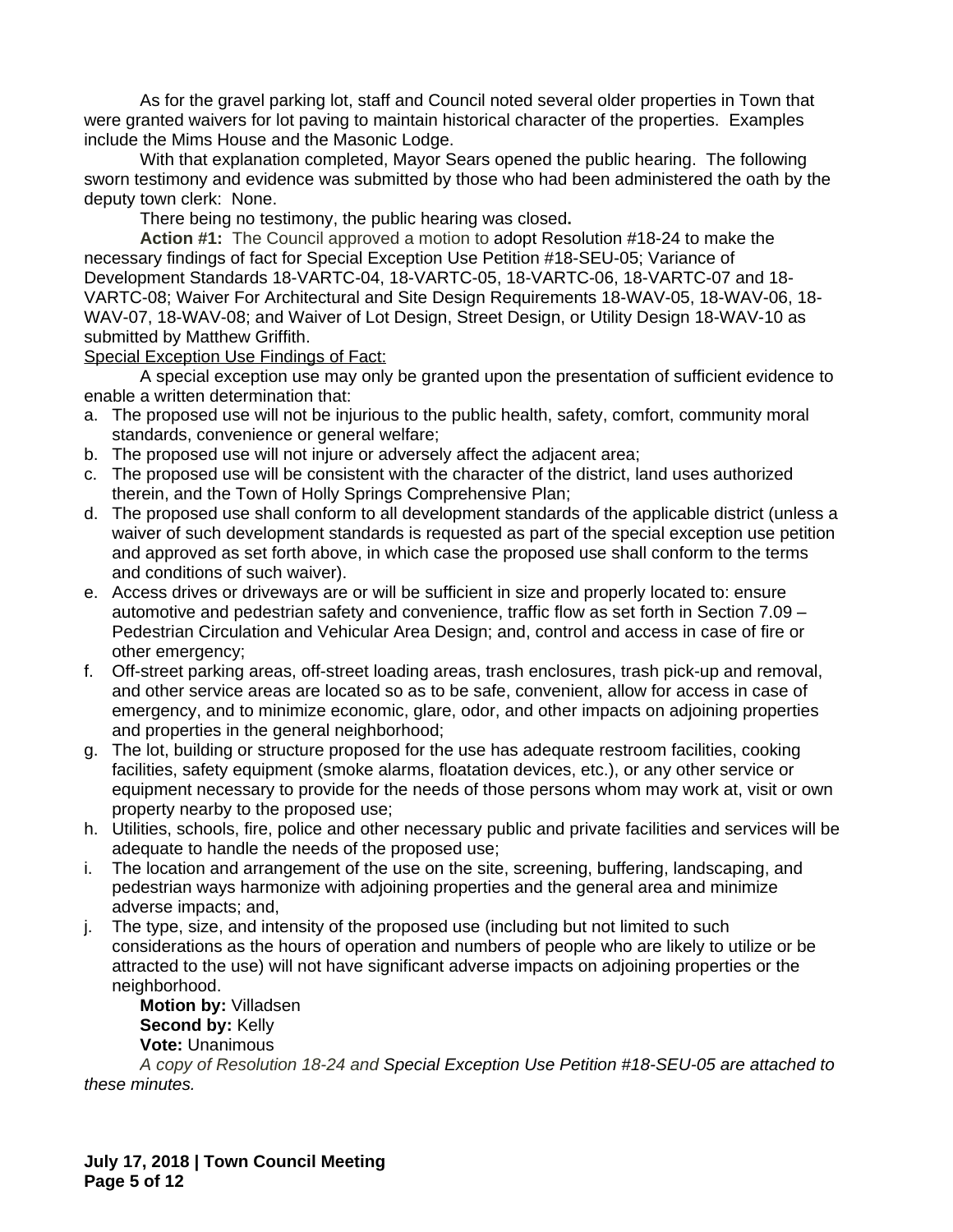**Action #2:** Having made the necessary findings of fact, the Council approved a motion to adopt Resolution #18-25 approving Special Exception Use Petition #18-SEU-05; Variance of Development Standards 18-VARTC-04, 18-VARTC-05, 18-VARTC-06, 18-VARTC-07 and 18- VARTC-08; Waiver For Architectural and Site Design Requirements 18-WAV-05, 18-WAV-06, 18- WAV-07, 18-WAV-08; and Waiver of Lot Design, Street Design, or Utility Design 18-WAV-10 and Development Plan 18-DP-02 for a restaurant at 200 and 202 N. Main Street as submitted by Matthew Griffith, with the stipulation that a payment of a fee in lieu of overhead power lines relocation to underground be provided.

## **Motion by:** Berry **Second by:** Lee **Vote:** Unanimous

*A copy of Resolution 18-25 and Special Exception Use Petition #18-SEU-05 are attached to these minutes.*

**7d. Public Hearing: Ordinance 18-09, Unified Development Ordinance Amendment 18-UDO-02 -** Mr. Beard said the proposed ordinance is to address public concern regarding the preservation of trees during the development process and to provide options to developers so as to not reduce the economic viability of a site. The preservation of natural areas would not only potentially reduce the visual impact of development, it would expand the amount of preserved and protected natural habitat areas in Holly Springs, Mr. Beard said.

Mr. Beard went into much detail about how the proposed ordinance came to be and how it would benefit the Town. In the end, he said, he feels the proposed ordinance represents a workable plan for development and the Town.

With that explanation completed, Mayor Sears opened the public hearing. The following input was recorded:

Preston Dunn, 12011 Hwy. 96 South, Dunn – Mr. Dunn said he is a custom builder and was hoping to be a custom homebuilder in Holly Springs. He said he understands the Town does not want clear-cutting of trees, but he said the ordinance as it is written now would prohibit him from being able to build in Holly Springs. He said he did not have a certified botanist on staff, for instance. He said the ordinance would make it to where the only ones who could build in Holly Springs would be the large tract builders with more resources than the individual custom builders.

Paul Kane, Cary - Representing the Home Builders Association, Mr. Kane said builders are not against there being a tree ordinance, but he asked that input be garnered from the development community before its adoption. He said he thinks input should be sought for considerations on the economic side of the equation that may not have been considered.

Wayne Holt, 6116 Cass Holt Road – Mr. Holt is a custom builder, and he owns the family farm still located on the road that bears his grandfather's name. He said the tree ordinance as presented renders about 70 acres of his property undevelopable. He has no plans to develop the property, but he is a custom builder. He said he supports a tree ordinance, but feels builders and developers should have been involved in some of the input as the ordinance was being written.

There being no further input, the public hearing was closed.

Councilman O'Brien asked Mr. Beard if the tree ordinance was consistent with those in surrounding communities.

Mr. Beard said yes.

Councilman Berry said he has spoken extensively with builders, developers and real estate agents involved with current projects, and he said he feels the ordinance could be better with a little fine tuning. Specifically, he said, he has a problem with the tree restoration portion of the ordinance requiring the planting of trees where none already exist.

Councilwoman Lee suggested that action be postponed until Council can receive input from the development community and property owners.

Councilman Berry said he likes ordinance, but has a problem with the section pertaining to restoration.

**July 17, 2018 | Town Council Meeting Page 6 of 12**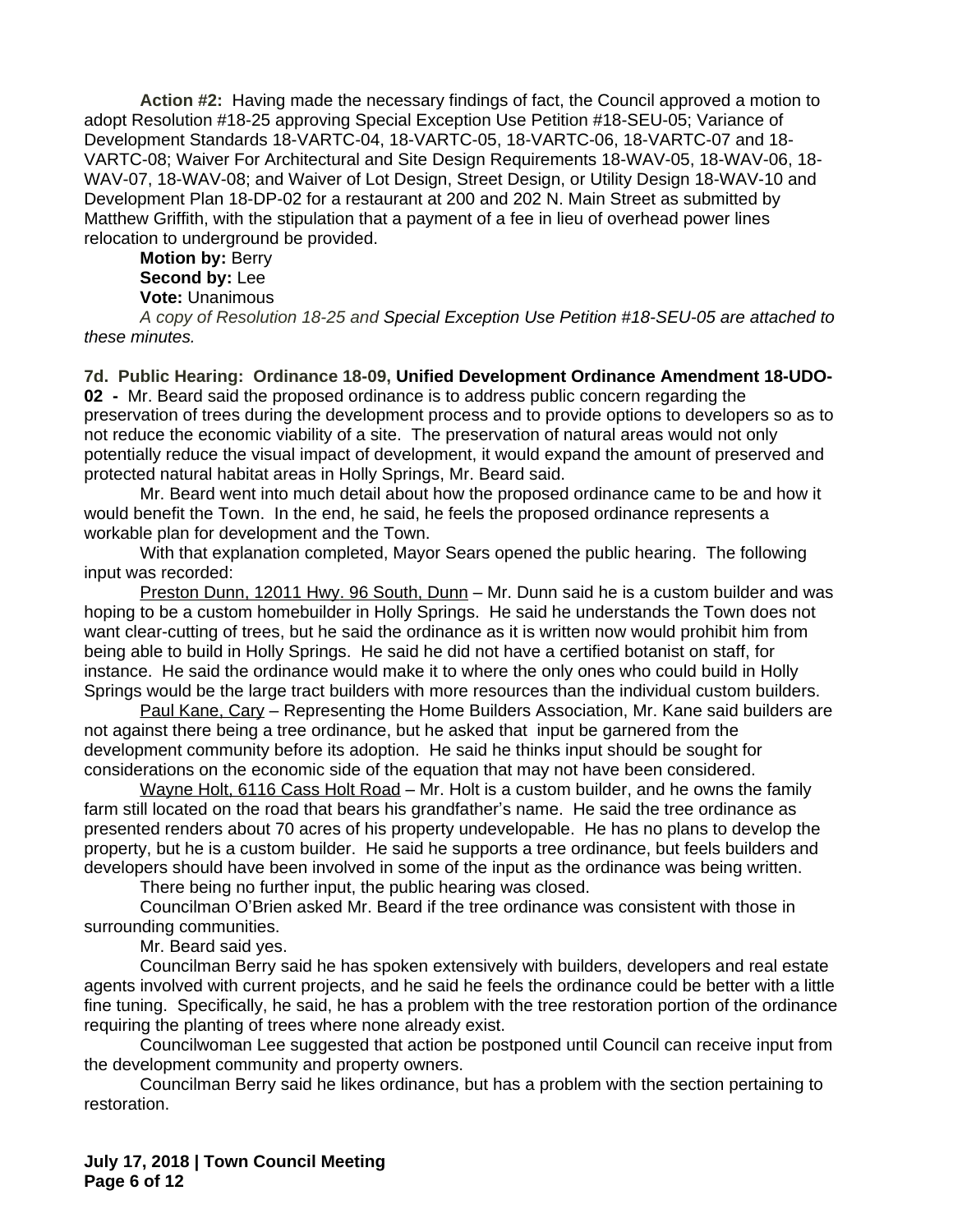Mr. Schifano said the Council could work a parallel track, adopting the ordinance with the exception of section 5d dealing with tree restoration.

Councilman Villadsen said he is inclined to move forward.

Mr. Beard said the ordinance can be put in place and then after a few projects run through, shortcomings in it would be identified and could be addressed.

Also, could place a waiver provision.

**Action #1:** The Council approved a motion to accept the following statement as being true: *"The requested UDO Text Amendment is consistent with the Vision Holly Springs Comprehensive Plan, specifically the following sections:* 

- *• Executive Summary in regards to "Using the Plan to Implement the Town's Vision" and "Adopting and Implementing the Plan";*
- *• Section 1: Future Land Use "Objectives", "Community Growth Areas", "Regional Centers", and "Future Land Use Plan Details";*
- *• Section 4: Community Character "Objectives", "Defining the Village Streetscape"*
- *• Section 7: Infrastructure and Utilities "Objectives";*
- *• Section 8: Natural Resources "Objectives", "Forestlands"; "Wildlife Habitat";*
- *• Appendix 2.1: Village District Area Plan "Streets and Streetscape Recommendations"* **Motion by:** Villadsen

# **Second by: Berry Vote:** Unanimous

**Action #2:** The Council approved a motion to adopt ordinance 18-09, with the deletion of Section 5d.(1) and (2) Restoration Areas, to approve and enact Unified Development Ordinance Amendment #18-UDO-02 to add Section 7.01 J. Required Tree Preservation, and modify the text of Section 11 Definitions consistent with this new section as requested by the Town of Holly Springs.

**Motion by:** Lee **Second by:** Berry **Vote:** Unanimous *A copy of Ordinance A18-09 as amended is attached to these minutes.*

**7e. Comprehensive Plan Amendment 18-CPA-03** – Mr. Ryan said following the Town Council workshop on historic preservation on April 4, staff is proposing the following modifications to *Vision Holly Springs* Section 4: Community Character:

- 1. Modify Section 4.2 Community Character Objectives to remove and replace less substantial language regarding preservation to better communicate with the public and potential land developers the town's desire to preserve historic structures and protect them from demolition.
- 2. Modify Section 4.5 Preserving Town History to update the status of the Leslie-Alford-Mims House and Masonic Lodge, update the current survey year, and correct typographical errors and formatting.
- 3. Replace Table 4-01: Local Historic Resources with and updated table containing the most current survey information.
- 4. Update Historic Resources Map to reflect changes made to Table 4-01: Local Historic Resources.

The proposed amendments will more clearly communicate the town's desire to preserve historic structures and will provide more accurate information based on the latest historic resource survey. These updates will allow Planning & Zoning staff to identity potential historic structures and better inform property owners, the development community, Planning Board, and Town Council on potential impacts when considering development petitions.

Councilwoman Kelly noted that her home on Grigsby Avenue is listed on the survey. She asked if she should recuse herself from discussion or vote on this item.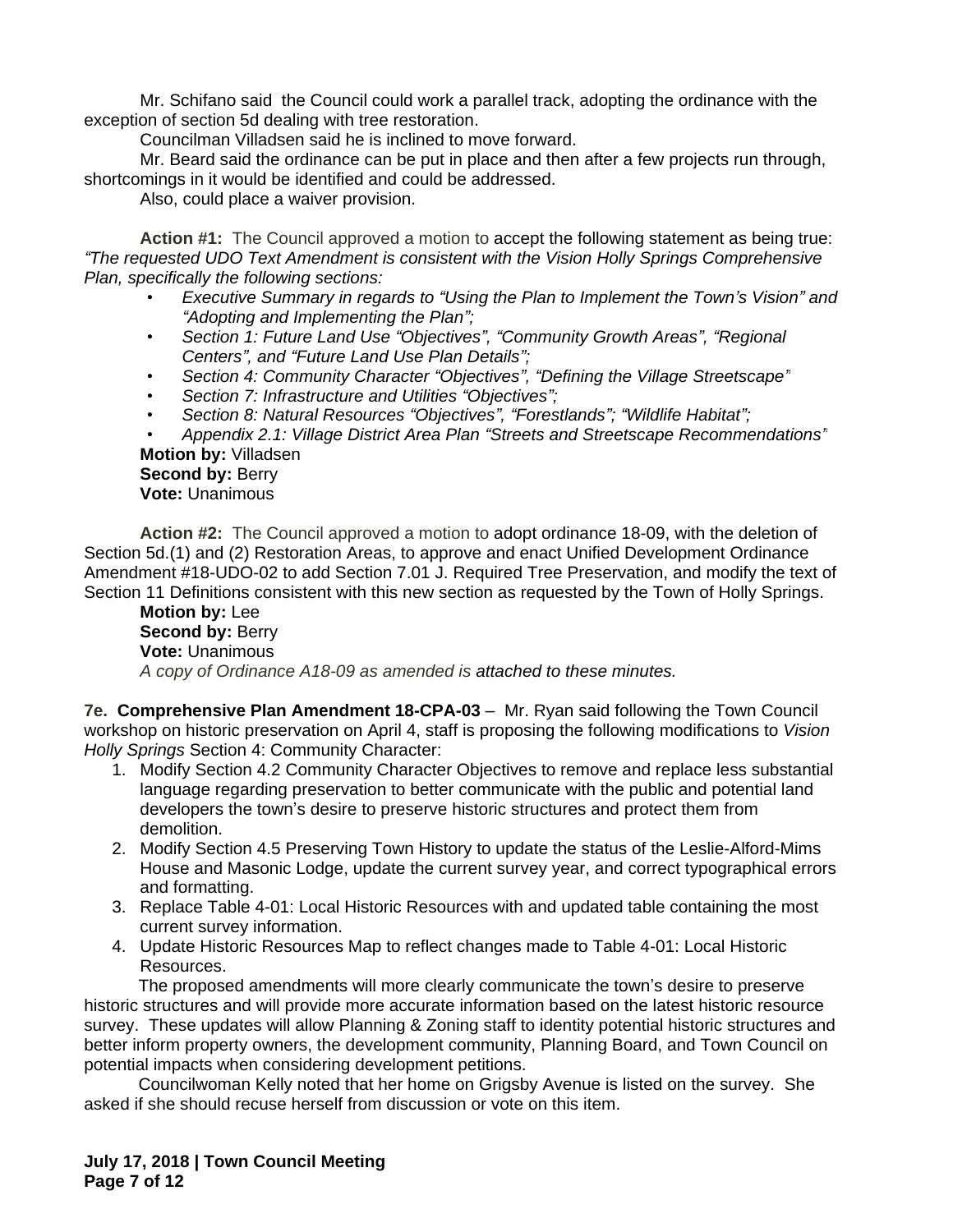After discussion, it was determined the Ms. Kelly's home already is listed in the survey; therefore, the vote would result in no change to her property status or value. For this reason, she should vote.

With that explanation completed, Mayor Sears opened the public hearing. The following input was recorded: None.

There being no input, the public hearing was closed.

**Action:** The Council approved a motion to adopt Resolution 18-26 to adopt Comprehensive Plan Amendment #18-CPA-03 to modify the text of Section 4.2 Community Character Objectives and Section 4.5 Preserving Town History; replace Table 4-01: Local Historic Resources; and Update the Historic Resources Map as submitted by the Town of Holly Springs.

**Motion by:** O'Brien **Second by:** Lee **Vote:** Unanimous *A copy of Resolution A18-26 is attached to these minutes.*

**7f. Comprehensive Plan Amendment 18-CPA-04** – Ms. Sigmund said the Town of Holly Springs adopted Vision Holly Springs: Town of Holly Springs Comprehensive Plan in November 2007 and updated the plan in 2009. Included in this plan is Section 1: Future Land Use that includes objectives and policies for future land development in the town.

She said in July 2017, the town contracted with consultants O'Brien Atkins Associates and Benchmark to undertake the Southern Area Planning Initiative, a planning process that utilized public input and statistical analysis to assess the southern area of the Town's Future Land Use Plan. The results of the initiative were documented in a report accepted by the Town Council at their February 20, 2018 meeting. Following the results of the report, staff held a workshop with Town Council in April 2018 to identify potential options for change and receive direction from Council regarding desired modifications to the plan. As a result of the feedback received, staff has drafted proposed modifications to both the text of the Comprehensive Plan Future Land Use Plan, as well as the Future Land Use Plan Map.

On June 7, 2018, staff held a neighborhood meeting at Town Hall for property owners to discuss and receive public feedback regarding the proposed changes to the Future Land Use Plan. More than 77 attended the meeting. The results of the comments were generally favorable, although a number of property owners had concerns regarding the specific proposed designation for their properties. This is discussed in greater detail in the Staff Report to Planning Board.

Minor changes to the land use category descriptions have been made since the Planning Board recommendation to correct typographical and formatting errors.

Planning Board member Shawn McGrath reported that the Planning Board had reviewed the land use plan data and recommended approval of 18-CPA-04 following a 5-2-2 vote. He said the Planning Board discussed the following at its meeting:

- Concern with the long-term effects of changing/reducing the density of this large of an area to 1-2.5 units per acre on future transportation improvements, specifically, the proposed southern by-pass. Lower density would lead to a lack of funding for these road improvements that are needed for reduce existing and future traffic concerns from town residents and adjacent areas. Traffic going to Holly Springs and Apex business parks will only get worse in the future.
- Question regarding the reasoning for the Council decision to lower density so much with the rural residential areas.

*[Councilmember Kelly spoke at the planning board meeting to explain the Town Council's*  rationale for lowering density. She said the town is dealing with old plans, the comprehensive *plan and comprehensive transportation plan, and this serves as a stop-gap until those plans can be fully updated. These issues can be revisited when the entire Town is studied and plans have been updated with a bigger picture taken into account, she said.]*

Additional Planning Board questions and concerns: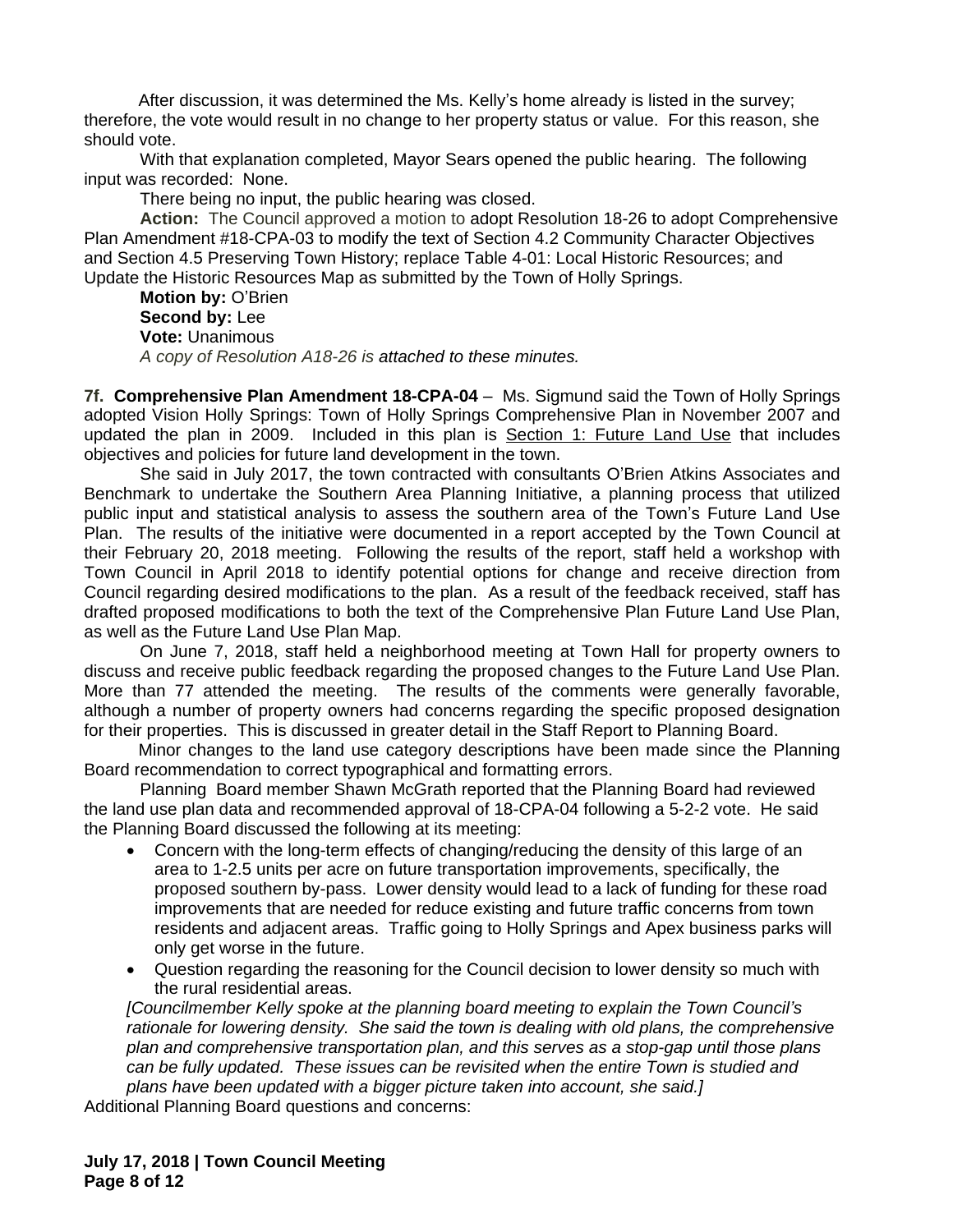- Undeveloped properties in the southern area of Town are primarily R-30 and will require rezoning for development, and limitations could be placed on specific properties during rezoning.
- Has consideration been given to combining the Rural Residential and Transitional Residential Areas creating a range of 1-6 units per acre for this area?
- Concern regarding the impact of the proposed change on the property owners who have provided a request for their properties (located near Avent Ferry Road and Logging Road as described in the Staff Report to Planning Board) to be designated as Transitional Residential, instead of Rural Residential.
- Concern that adequate roads are an important part of the land use plan, therefore all land use categories should include language discussing coordination of vehicular and pedestrian access, similar to the regional commercial land use category.

With that explanation completed, Mayor Sears opened the public hearing. The following input was recorded: The Town Clerk had received written comments from two residents via email. The comments were provided to Council members and are included in the record.

J.B. Wright, 5420 Cass Holt Road - Mr. Wright stated, "In regards to the proposed 2.5 units per acre... after applying all of the UDO requirements and the pending tree ordinance we can't even get close to 2.5 units. An active site plan that I am working is at 1.8 units given UDO and R10 zoning.

This penalizes me as a landowner as well as other landowners in the area that are interested in selling. One reason is that it significantly reduces our property value, another reason is it limits interested buyer/builder/developers because they can't make the numbers work at such a reduced density.

Ultimately you will discourage and/or stop growth in this area. The needed tax base will be held up and at a standstill. Roads won't get improved, other services forfeited. All the while you will see explosive growth in the Fuquay and Harnett County areas, with all that traffic using Holly Springs roads with no tax benefit and further compounding your road issues.

Council needs to decide whether they want to grow and improve the area, if they want to make improvements in the tax base and infrastructure then they need to revisit the agenda and direction that they started last year by voting down growth and creating a moratorium. Council simply cannot make so many demands on a developer and limit units per acre at the same time."

Mrs. Celintia Wilson – Ms. Wilson stated*, "*While there are town-wide changes focused in the Southern Area of Town, and The Comprehensive Plan Amendment filed by The Town of Holly-Springs to modify the text and map of the Future Land Use Plan, I would like to make a few comments, of which, are stated below:

1. **Institutional** (such as schools) - While there are ample variables associated with the decision of the town-wide changes, i.e., land-use, densities, development standards, debate, discussions, and objections, my questions are:

Is there a current statistical analysis from the Wake County Board of Education in building additional school(s), such as a middle school, high school or both in the near future? Has there been land purchased by the Board of Education to-date in Holly-Springs, and if so, where is the specific location? Is there infrastructure in place for future institutional developments?

2. **Civic Buildings** - Within the designated map for long-term growth & a foreseeable vision, a beneficial direction towards Rex Rd., Rouse Rd, and Adcock Rd. would be viable for expansion. If there is a community park to be considered, please consider locating it off a main artery such as Avent Ferry Rd. Fostering a meaningful public space in a cornerstone that defines a sense of comfort, safety, and away from traffic congestion due to increase in housing development, population growth, and 4-lane road improvements with a median is most critical to keep into consideration from an objective perspective.

As "The Town" continues to define the community's identity by installing designs that precludes public use, as well as keeping security concerns abreast for all citizens where

**July 17, 2018 | Town Council Meeting Page 9 of 12**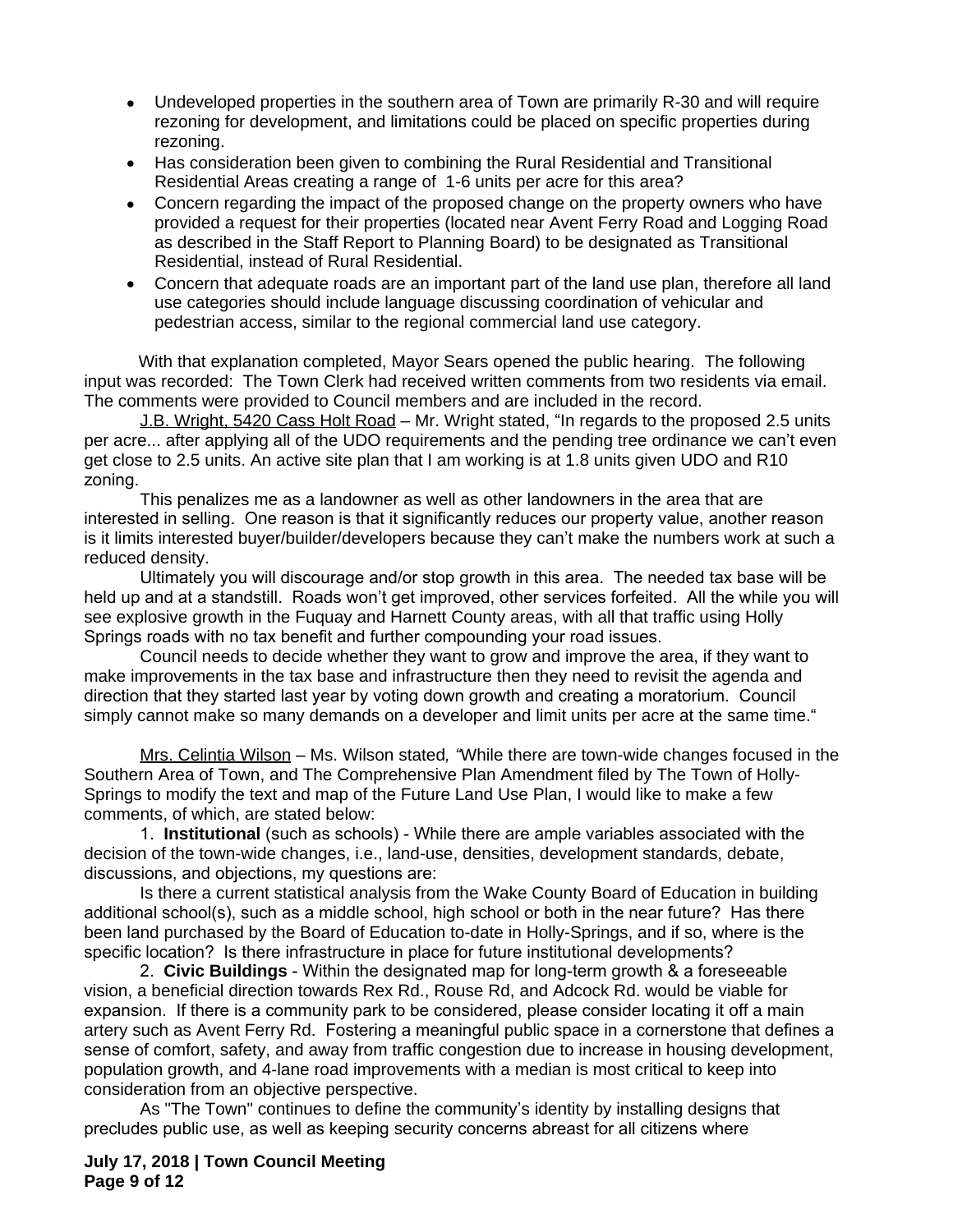civic/institutional anchors and public spaces will be powerful catalysts with long-term sustainable investments."

Other public hearing comments recorded were:

Nick Thorton, Hansen Aggregates, -- Mr. Thornton said his company, Hansen Aggregates supports the spirit of the land use plan but asked that the portion of property his company owns be designated industrial.

Anya McGuirk, 1212 Happy Hunting Hills – Ms. McGuirk said she felt the current 2-8 units per acre was suited to the property that makes up her neighborhood. She asked the Council to keep the current 2-8 units or to create Transitional zone for this area. She said owners are surrounded by dense developments and the noise that comes along with them. She illustrated her points on a map, showing the zoning districts that surround them. Now that some of the property owners are interested in selling, she said it doesn't seem fair to restrict them to 2.5 units per acre when all around them is more densely developed property.

Robert Forcum, 1001 Logging Road – Mr. Forcum said, collectively, the neighbors in this area own 77 acres and recently learned of the dramatic proposed change. He said he feels the Transitional designation of 2-8 units per acre would be accurate and appropriate. He asked that the existing land use designation remain in place.

Craig Schnier, Oliver Creek – Mr.. Schnier said he is concerned about growth and overdevelopment in the area.

Lisa Powell, 7009 Rouse Road – Ms. Powell said she and her mother own almost 200 acres next door to Hansen Aggregates. She asked the proposed land use plan be amended to designate her property as industrial so that it would be suited for sale to Hansen Aggregates that has offered to buy it.

Wayne Holt, 6116 Cass Holt Road – Mr. Holt addressed the 2.5 units per acre. He explained to the Council that in land development, the overall density may be much more dense than an acre with 2.5 units sitting on it. By the time open space, streets, and buffers are thrown into the equation, densities may need to be increased on remaining property. As a builder, he asked for consideration of higher densities in the SAPI area.

There being no input, the public hearing was closed.

Councilman Villadsen noted that the average density of existing development in the SAPI area was already only 2.66 units per acre. He said the numbers don't support higher density in this neighborhood. He said he is not opposed to talking about language to address concerns of Happy Hunting Hills property owners but he thinks appearances are misleading and that neighborhoods are less dense than people realize.

Councilman Berry agreed.

Councilman O'Brien suggested that the Council table the question to be taken up again on Aug. 7.

**Action:** The Council approved a motion to table adoption of Resolution 18-27 to adopt Comprehensive Plan Amendment #18-CPA-04 until the Aug. 7 meeting.

**Motion by:** O'Brien **Second by:** Lee **Vote:** Unanimous

**8. Consent Agenda:** The Council approved a motion to approve all items on the Consent Agenda. The motion carried following a motion by Councilman O'Brien, a second by Councilman Berry and a unanimous vote. The following actions were affected:

8a. Minutes – The Council approved minutes of the Board's meetings held in June 2018.

8b. Resolution 18-28 – The Council adopted Resolution 18-28 directing the town clerk to investigate the sufficiency of annexation petition A18-02 Berman Edge Road. *A copy of Resolution 18-28 is attached to these minutes.*

8c. Resolution 18-29 - The Council adopted Resolution 18-29 directing the town clerk to investigate the sufficiency of annexation petition A18-03 Buckhorn Duncan Road. *A copy of Resolution 18-29 is attached to these minutes.*

**July 17, 2018 | Town Council Meeting Page 10 of 12**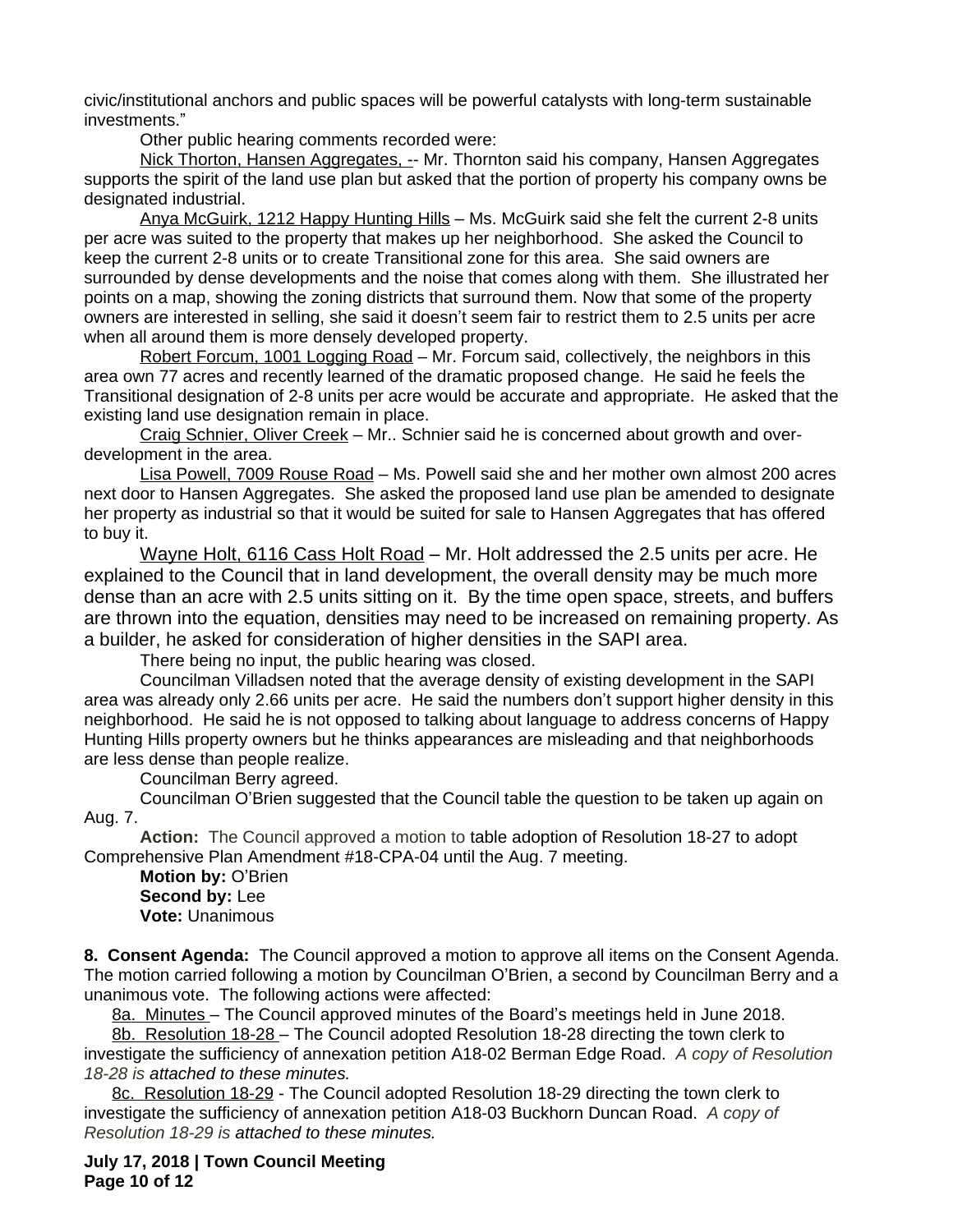8d. Resolution 18-30 - The Council adopted Resolution 18-30 directing the town clerk to investigate the sufficiency of annexation petition A18-04 Bass Lake Road.*A copy of Resolution 18- 30 is attached to these minutes.*

8e. Resolution 18-31 – The Council adopted Resolution 18-31 directing the town clerk to investigate the sufficiency of annexation petition A18-07 S. Main Street Extension. *A copy of Resolution 18-31 is attached to these minutes.*

8f. Budget Amendment Report - The Council received report of monthly administrative budget amendments approved by the Interim Town Manager. *A copy of budget amendment report is attached to these minutes.*

8g. Budget Amendment – The Council adopted amendment to the FY 2018-19 budget transferring funds as follows: transfer \$265,773.00 of stormwater funds from Mims project account (43-701 12.05) into Stormwater Reserves (27 355.01); transfer \$281,148.00 of stormwater funds from Mims project account (43-701 12.05) into Town Hall Commons project account (48-813 90.04); transfer \$645,191.00 of street funds from Mims project account (43-701 12.05) into Town Hall Commons project account (48-813 90.04), to cover the Town Hall Commons project.

8h. Triangle Water Supply Planning Region – The Council approved during agenda adjustment to remove from Consent agenda.

8i. Annexation A18-01 Withdrawal Request - The Council approved to close public hearing and accept the withdrawal of Annexation Petition A18-01 by the petitioner.

8j. Hazardous Materials Response Team Agreement – The Council approved to enter an agreement with the City of Raleigh regarding Hazardous Materials Response Team services.

8k. New Town Manager Contract - The Council approved employment contract with a new town manager, pending finalization of the document.

8l. Transportation Bond Committee Appointments - The Council appointed new members to the Council's adhoc transportation bond committee.

**9a. Holly Springs Road Widening Project –** Ms. DePina said the Town applied for and was awarded the Locally Administered Projects Program (LAPP) funds for construction and right-of-way acquisition to widen Holly Springs Road to a consistent cross section (4-lane median-divided).

She said the preliminary limits of the project extend from Flint Point Lane to Main Street. The Town is responsible for the design portion of the project. After a fastidious selection process, staff has determined that Kimley-Horn Associates is best suited to design this project.

**Action:** The Council approved a motion to retain Kimley-Horn and Associates for engineering services and approve funding in the amount of \$540,980 by transfer of funds from 22.95 to project account 48-818-90 12.05.

**Motion by:** Villadsen **Second by:** Lee **Vote:** Unanimous

**10. Other Business:** Randy Harrington, who works with the City of Charlotte, has been offered and has accepted the job of town manager with the Town of Holly Springs.

**11. Manager's Report:** None that resulted in Council action.

**12. Closed Session:** The Council entered into closed session, pursuant to N.C.G.S. 143- 318.11(a)(3,) to discuss with the town attorney matters of *Currin Builders vs Town of Holly Springs* litigation and 143-318.11(a)(4) to discuss with the town attorney and economic development director matters relating to the recruitment of a major employer to the Town of Holly Springs.

In closed session, the Council gave direction to Mr. Schifano and Ms. Krstanovic. **Action:** The Council approved a motion to seal the minutes of the July 17 Closed Session. **Motion By:** Lee **Second By:** O'Brien **Vote:** Unanimous.

**July 17, 2018 | Town Council Meeting Page 11 of 12**